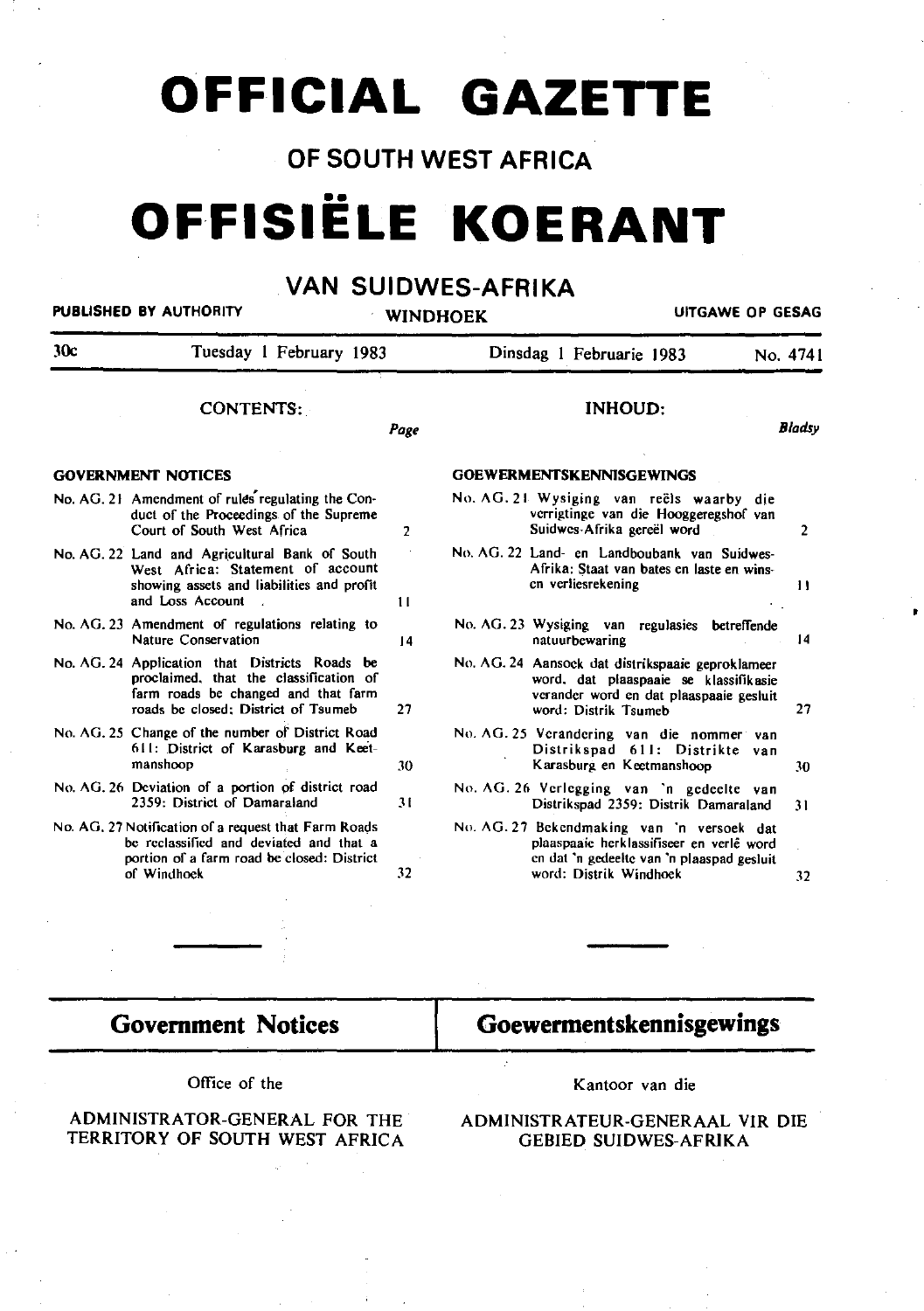#### DEPARTMENT OF AGRICULTURE AND NATURE CONSERVATION

No. AG. 23 1983

يرسكي يمد

~

### AMENDMENT OF REGULATIONS RELATING TO NATURE CONSERVATION

The Administrator-General has under section 84 of the Nature Conservation Ordinance, 1975 (Ordinance  $4$  of 1975), made the regulations set out in the Schedule.

#### **SCHEDULE**

1. The regulations published under Government Notice 240 of 1976 is hereby amended by the substitution for Chapter XI of the following chapter:

#### "CHAPTER XI

#### HUNTING OF GAME FOR THE SAKE OF **TROPHIES**

#### *Registration fees*

101. The following fees shall be payable when any registration certificate is issued in terms of this chapter:

- (a) registration of hunting farms R25.00 per farm:
- (b) registration of professional hunters RIOO,OO per professional hunter:
- (c) registration of hunting guides R25.00 per hunting guide.

 $\overline{\mathscr{C}}'$  ) *Sl,,oo Registration of hunting farm* 

 $102.$  (1) The owner of a farm may apply in writing to the Administrator-General for the registration of such farm as a hunting farm for the species of game mentioned in the application.

(2) When application is made. the Administrator-General may require that the following information be submitted:

- (a) the species of game occuring on the farm:
- (b) the number of every such species of game:

#### DEPARTEMENT VAN LANDBOU EN NATUURBEW ARING

No. AG. 23 1983

#### WYSIGING VAN REGULASIES BETREFFENDE NA TUURBEW ARING

Die Administrateur-generaal het kragtens artikel 84 van die Ordonnansie op Natuurbewaring, 1975 (Ordonnansie 4 van I975), die regulasies uitgevaardig wat in die Bylae vervat is.

#### BYLAE

I. Die regulasies afgekondig by Goewermentskennisgewing 240 van 1976 word hierby gewysig deur Hoofstuk XI deur die volgende hoofstuk te vervang:

#### "HOOFSTUK XI

#### JAG VAN WILD VIR TROFEË

#### *Registrasiege/de*

101. By die uitreiking kragtens hierdie hoofstuk van enige registrasiesertifikaat, moet die gelde hieronder uiteengesit betaal word:

- (a) registrasie van jagplase R25.00 per plaas;
- (b) registrasie van beroepsjagters RIOO,OO per beroepsjagter;
- (c) registrasie van jaggidse R25,00 per jaggids.

#### *Registrasie van Jagplaas*

I 02. (I) Die eienaar van 'n plaas kan by die Administrateur-generaal skriftelik aansoek doen om die registrasie van sodanige plaas as 'n jagplaas vir die jag van die soort of soorte wild in die aansoek vermeld.

(2) Wanneer aansoek gedoen word. kan die Administrateur-generaal vereis dat die volgende inligting verstrek word:

- (a) soort of soorte wild wat op die plaas voorkom:
- (b) hoeveelheid van elke sodanige soort of soorte wild: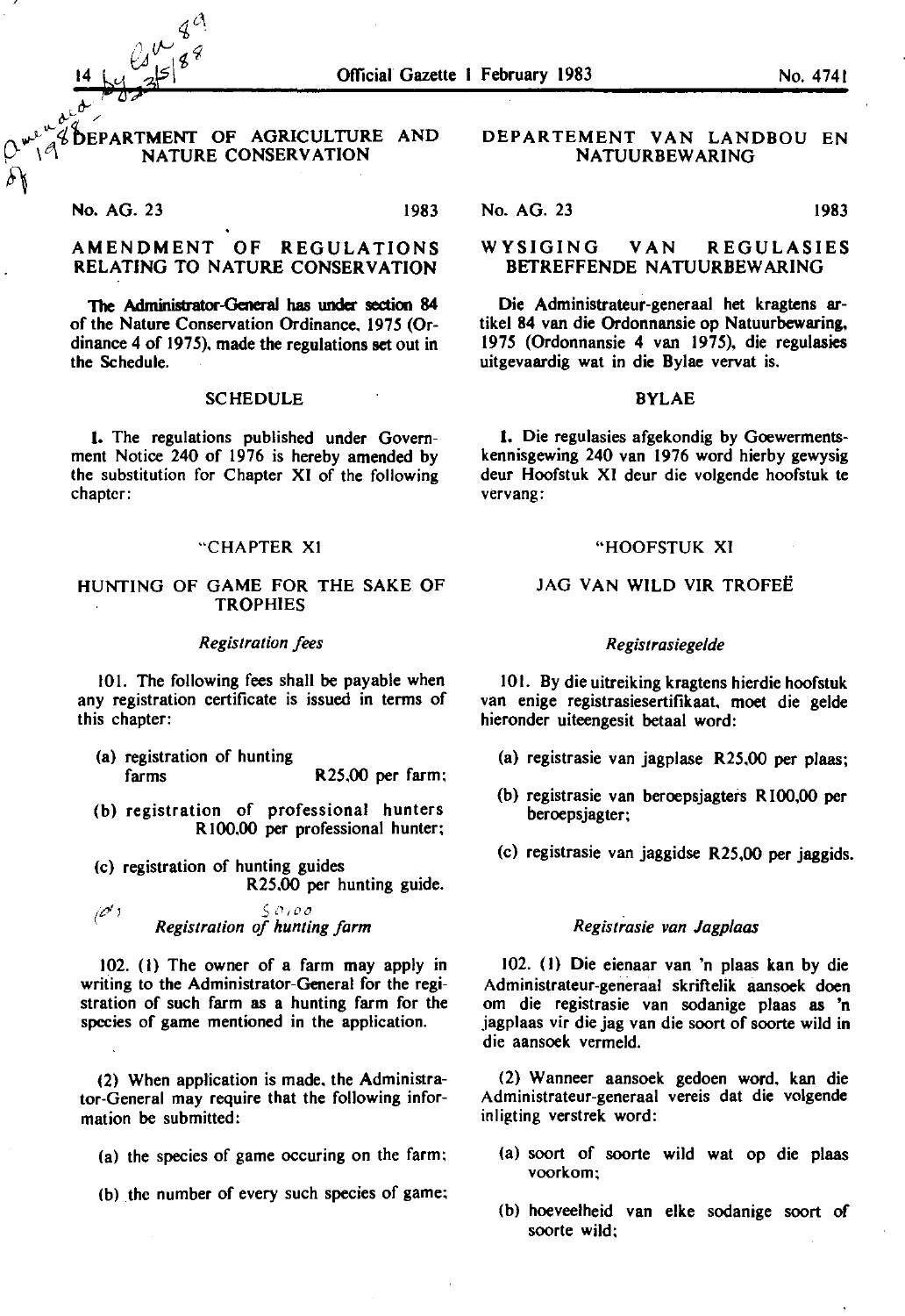~

- (c) which species of game will be hunted; and
- (d) whether the farm is fully fenced and type of fence it is fenced in with.

(3) The Administrator-General may, in its discretion. grant or reject such application in respect of that species of game as it deems fit: Profided that -

- (a) no farm shall be registered as a hunting farm -
	- (i) unless such farm is fenced in with an adequate fence;
	- (ii) if such farm or part of such farm is a private game park or private nature reserve; and
- (b) the Administrator-General may place a restriction on the numher of game of a species which may be hunted on such hunting farm in a given period.

(4) When the Administrator-General has approved the registration as a hunting farm. it shall register the farm as such.

(5) When the farm has been registered as a hunting farm in terms of subregulation (4). the Director shall issue a registration certificate which indicates which species of game may be hunted and he shall cause the name of such farm and the species of game which may be hunted to be entered in a register which shall be kept for that purpose.

(6) Such registration and registration certificate shall be valid for the period from the first day of April in any year until the thirty-first day of March in the succeeding year or. if issued after the first day of April in any year and before the thirtyfirst day of March in the succeeding year. from the day of registration until the said thirty-first day of March.

#### *Remuneralion which may be accepled*

103. The owner or lessee of a hunting farm mav claim payment from a trophy hunter for or in respect of only

- (a) accomodation;
- (b) transport;
- (c) meals;
- (c) walter soort of soorte wild gejag sal word; en
- (d) of die plaas ten voile omhein is, en met welke soort heining dit omhein is.

(3) Die Administrateur-generaal kan sodanige aansock vir daardie soort of soorte wild wat hy goedvind na gocddunke tocstaan of weier: Met dien verstande dat -

- (a) geen plaas as 'n jagplaas geregistreer word nie -
	- (i) tensy sodanige plaas met voldocnde omheining omhein is;
	- (ii) indien sodanige plaas of gedeelte van sodanige plaas 'n private wildtuin of private natuurreserwe is; en
- (b) die Administrateur-generaal 'n beperking kan plaas op die hoeveelheid wild wan 'n soort wat in 'n gegewe tydperk op sodanige jagplaas gejag mag word.

(4) Wanneer die Administrateur-generaal die registrasie as 'n jagplaas goedgekeur het, registreer hy die plaas as sodanig.

(5) Wanneer 'n plaas ingevolge subregulasie (4) as jagplaas geregistreer is, reik die Direkteur 'n rcgistrasiesertifikaat uit wat aantoon walter soort wild gejag mag word en laat hy die naam van sodanigc plaas en die soort wild wat gejag mag word aanteken in 'n register wat vir die docl bygehou word.

(6) Sodanige registrasie en registrasiescrtifikaat is geldig vir die tydperk van die eerste dag van April in enige jaar tot die een-en-dertigste dag van Maart in die daaropvolgende jaar, of, indicn die registrasie gedocn en die registrasiesertifikaat uitgereik word na die eerste dag van April in enige jaar, en voor die een-en-dertigste dag van Maart in die daaropvolgende jaar, vanaf die dag van registrasie tot bedoclde een-endcrtigste dag van Maart.

#### $V$ ergoeding wat ontvang mag word

103. Die eienaar of huurder van 'n jagplaas mag vergocding van 'n trofeejagter eis of ontvang slcgs vir of ten opsigte van -

- (a) huisvesting:
- (b) vervoer:
- $(c)$  ctes: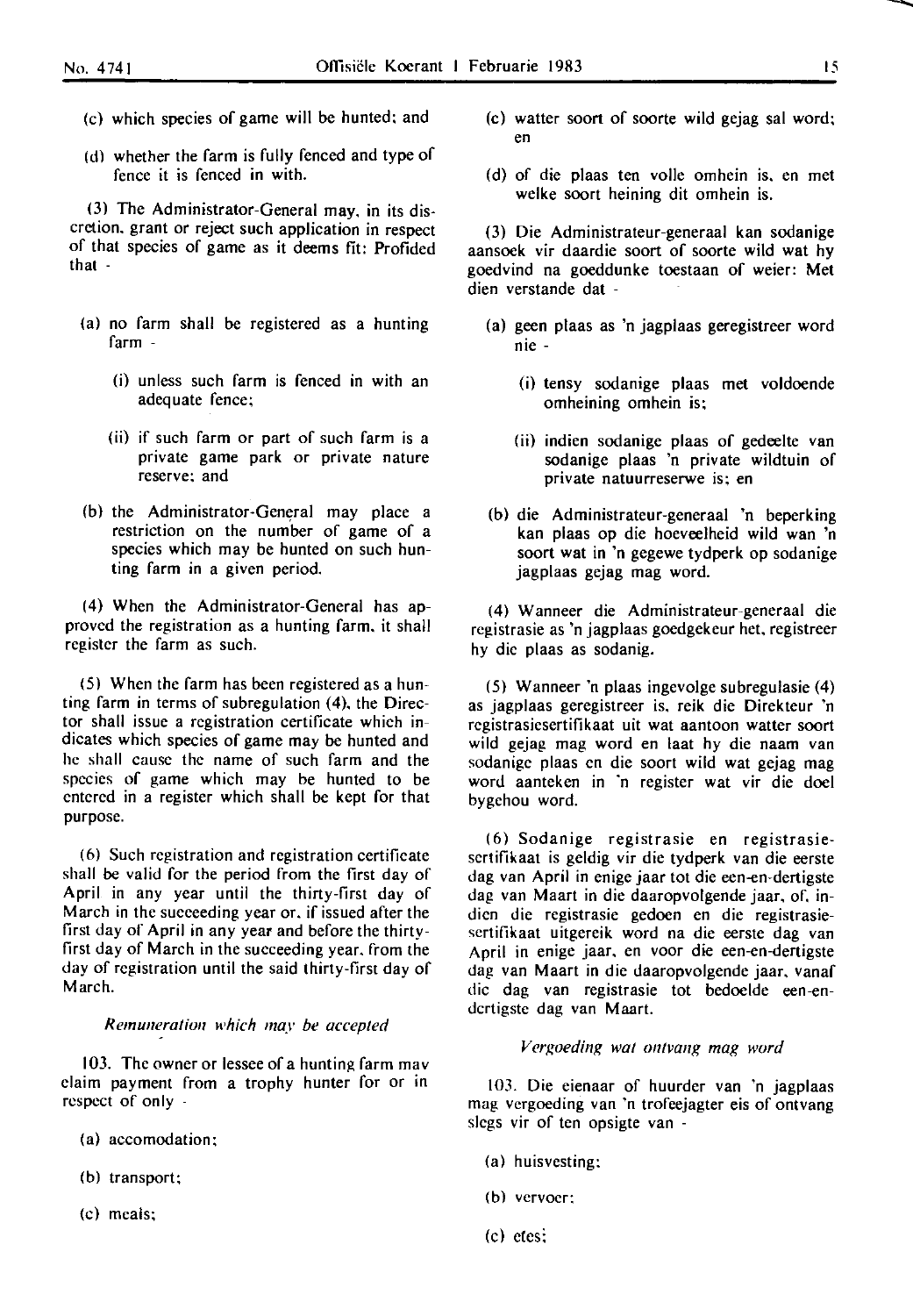- (d) skinning service;
- (c) tracking services;
- (I) hunting guides;
- $(g)$  handling services;
- 'h) trophies.

actually supplied to such trophy hunter: Provided that if game or a wild animal which is being hunted for the purpose of a trophy is wounded by a trophy hunter without any doubt and such game or wild animal cannot be traced as has been agreed upon with the owner or lessee of the hunting farm concerned, payment to an amount agreed upon beforehand with the trophy hunter. may be claimed and received from such trophy hunter for the game or wild animal thus wounded but it shall not exceed the amount, similarly agreed upon beforehand with the trophy hunter. which may be claimed or received for the particular trophy itself if it were found.

#### *Privision of accomodation*

104. (1) The owner or lessee of a hunting farm may provide trophy hunters with accomodation only if he has at his dieposal -

- $(a)$  a room with -
	- (i) one or two standard size beds;
	- (ii) wall-to-wall carpet. or a bed mat for each such bed;
	- (iii) a lockable wardrobe; or
- (b) a tent which is in good condition with
	- (i) one or two standard size beds;
	- (ii) canvas or similar material as floor mat with a bed mat for each bed;
	- (iii) a lockable wardrobe; and
- (c) bathing. washing and toilet facilities which are in the opinion of the Administrator-General suitable and sufficient.
- (d) afsfagdienste;
- (e) spoorsnydienste;
- $(f)$  jaggidse;
- (g) hanteringsdienste;
- (h) trofeë.

wat werklik aan sodanige trofeejagter verskaf was: Met dien verstande dat indien wild of 'n wilde dier waarop jag gemaak is vir die doeleindes van 'n trofee bo aile twyfel deur 'n trofeejagter gekwes is en sodanige wild of wilde dier nie, soos ooreengekom met die eienaar of huurder van die betrokke jagplaas. opgespoor kan word nie, vergoeding teen 'n bedrag waarop vooraf met die trofeejagter ooreengekom is, maar wat nie meer mag wees nie as die bedrag wat. soos eweneens vooraf met die trofeejagter ooreengekom. vir die betrokke trofee self geëis is ontvang sou kon word indien dit gevind is, van 'n trofeejagter geëis en ontvang mag word vir die wild of wilde dier wat aldus gekwes is.

#### *Verskaffing van huisvesting*

104. (1) Die eienaar of huurder van 'n jagplaas mag huisvesting aan trofeejagters verskaf slegs indien hy beskik oor -

- (a) 'n kamer met-
	- (i) een of twee standaardgrootte beddens;
- (ii) volvloermatte. of 'n bedmat voor elke sodanige bed;
- (iii) 'n hangkas wat toegesluit kan word; of
- (b) 'n tent wat in 'n goeie toestand is met
	- (i) een of twee standaardgrootte beddens;
	- (ii) seil of soortgelyke materiaal as vloermat met 'n bedmat voor elke sodanige bed;
	- (iii) 'n hangkas wat toegesluit kan word; en
- (c) bad-. was- en toiletgeriewe wat na die mening van die Ministersraad geskik en voldoende is.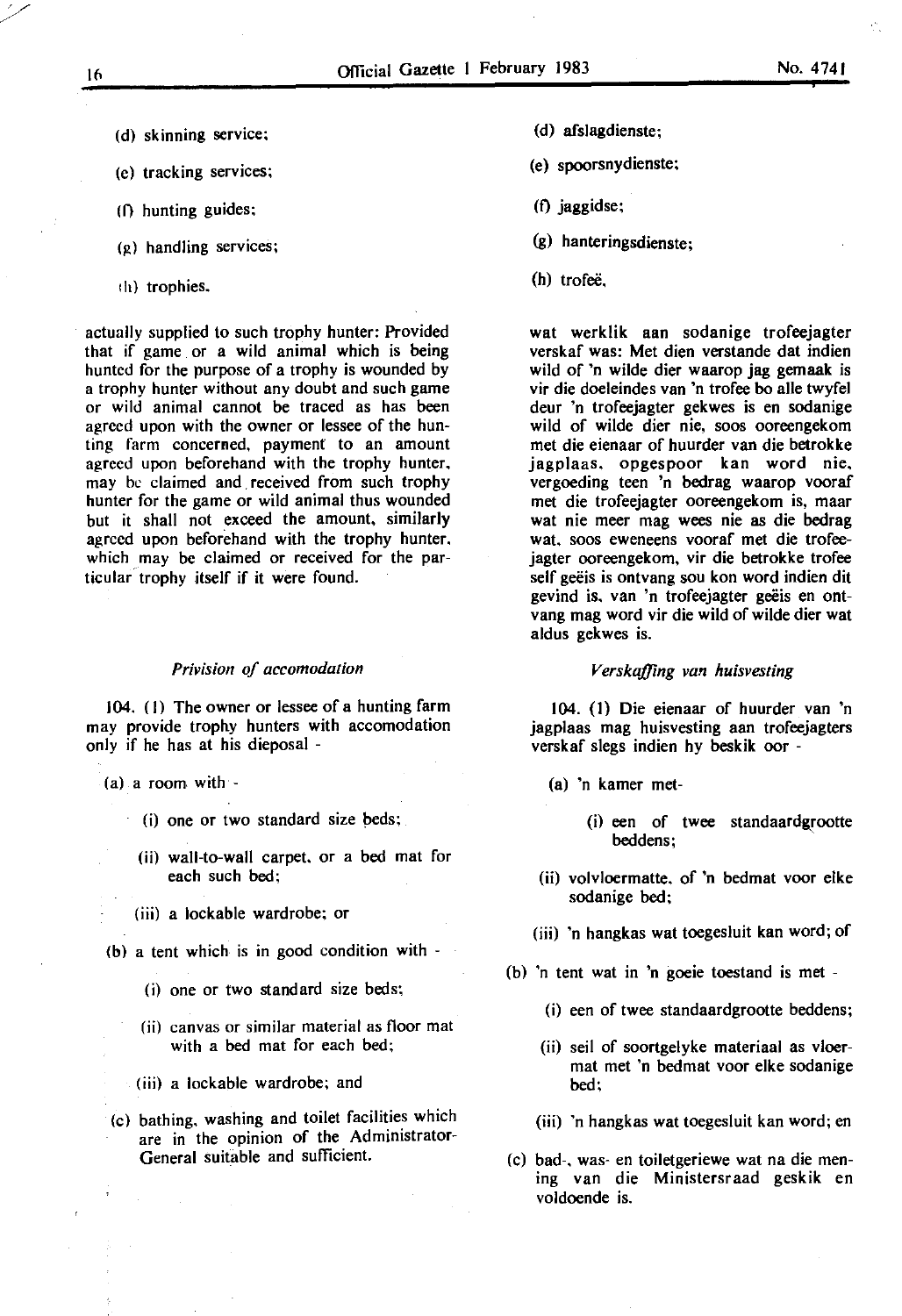- ( 2) A maximum of -
- (a) four trophy hunters; or
- (b) two trophy hunters and their families; or
- (c) one trophy hunter and one other person and their families.

(3) The owner or lessee of a hunting farm shall keep or cause to be kept a guest register in the form approved by the Administrator-General and shall on the arrival of any trophy hunter enter the prescribed particulars in respect of such trophy hunter in such register, or cause such particulars to be entered in such register.

#### *Provision of liquor*

105. The owner or lessee of a hunting farm. excluding a guest farm which has been registered as a hunting farm and has an onconsumption licence. shall not sell any intoxicating liquor to a trophy hunter or any other person referred to in regulation 104(2).

#### *Adl'erlising q{ hunting of game for the sake of /rophies*

106. (I) No person may advertise the hunting of game or wild animals for the purpose of trophies in the Territory unless he is the owner or lessee of a hunting farm. or unless he is the owner or manager of a guest farm or safari undertaking.

 $\mathbb{A}^{\mathcal{C}}(2)$  No advertisement, brochure or pamphlet in  $\mathbb{Q}^{\mathcal{P}} \mathbf{\check{C}}^{(1)}$  which or through which the hunting of game or  $\mathcal{P}_{\mathcal{P}}$  wild animals for the purpose of trophies is adverwild animals for the purpose of trophies is advertised shall be printed or distributed before it has been approved in writing by the **Administrator-**

**General**.  $\mathcal{G}_\mu$   $\mathcal{G}_7$ /  $\mathcal{G}_8$   $\mathcal{G}_8$ /5

f *Regis/ration of professional hunlers* 

 $\sqrt{\alpha^2}$ 107. (1) Every male person who is permanent- $\mathcal{A}^{\mathcal{A}}$ ly resident in the Territory and who -

- $(a)$  is the owner of a safari undertaking;
- (b) is in the employ of a safari undertaking; or
- (2) Hoogstens -
- (a) vier trofeejagters; of
- (b) twee trofeejagters en hulle gesinne; of
- (c) een trofeejagter en een ander persoon en bulle gesinne.

may be accommodated simultaneously on a hun-<br>ting farm: Provided that where a trophy hunter is,  $\Diamond \Diamond$  Met dien verstande dat waar 'n trofeejagter deur 'n ting farm: Provided that where a trophy hunter is,  $\Diamond \Diamond$  Met dien verstande dat waar 'n trofeejagter deur 'n accompanied by a professional hunter accom-  $\Diamond \Diamond$  beroepsiagter vergesel word, huisvesting ook accompanied by a professional hunter accom-  $\aleph$  beroep sjagter vergesel word, huisvesting ook modation may also be supplied to a pupil hunter  $\aleph$  verskaf mag word aan 'n leerlingiagter wat deur modation may also be supplied to a pupil hunter  $\mathcal{R}$  verskaf mag word aan 'n leerlingjagter wat deur being trained by the professional hunter: Provided  $\mathcal{R}$ , die beroensjagter opgelei word: Met dien verstande being trained by the professional hunter: Provided  $\zeta$ , die beroepsjagter opgelei word: Met dien verstande further that not more than four persons may be ac- $\zeta$ , voorts dat nie meer as vier persone tegelykertyd further that not more than four persons may be ac-  $\leq$  voorts dat nie meer as vier persone tegelykertyd commodated simultaneously. gehuisves mag word nie.

> (3) Die eienaar of huurder van 'n jagplaas moet 'n gasteregister hou of laat hou in die vorm wat deur die Administrateur-generaal goedgekeur word en moet by die aankoms van enige trofeejagter die voorgeskrewe besonderhede ten opsigte van so 'n trofeejagter in sodanige register aanteken of sodanige besonderhede in sodanige register laat aanteken.

#### *Verskaffing van drank*

105. Die eienaar of huurder van 'n jagplaas uitgesonderd 'n gasteplaas wat as 'n jagplaas geregistreer is en 'n binneverbruik lisensie het. mag gcen sterk drank aan 'n trofeejagter of enige ander persoon bedoel in regulasie 104(2) verkoop nie.

#### *A dt•er/eer van jag van wild vir doeleindes van trofei!*

106. (I) Niemand mag die jag van wild of wilde diere in die Gebied vir die doeleindes van 'n trofee adverteer nie. tensy hy die eienaar of huurder is van 'n jagplaas of tensy hy die eienaar of bestuurder is van 'n gasteplaas of safarionderneming.

(2) Geen advertensie, brosjure of pamflet waarin of waarby die jag van wild of wilde diere vir die doeleindes van 'n trofee geadverteer word. mag gedruk of versprei word nie alvorens dit skriftelik deur die Administrateur-generaal goedgckeur is.

#### *Regislrasie van Beroepsjagters*

107. (I) Enige manlike persoon wat permanent in die Gebied woonagtig is en wat -

- (a) die eienaar van 'n sarafi-onderneming;
- (b) in diens is van 'n safari-onderneming; of

ï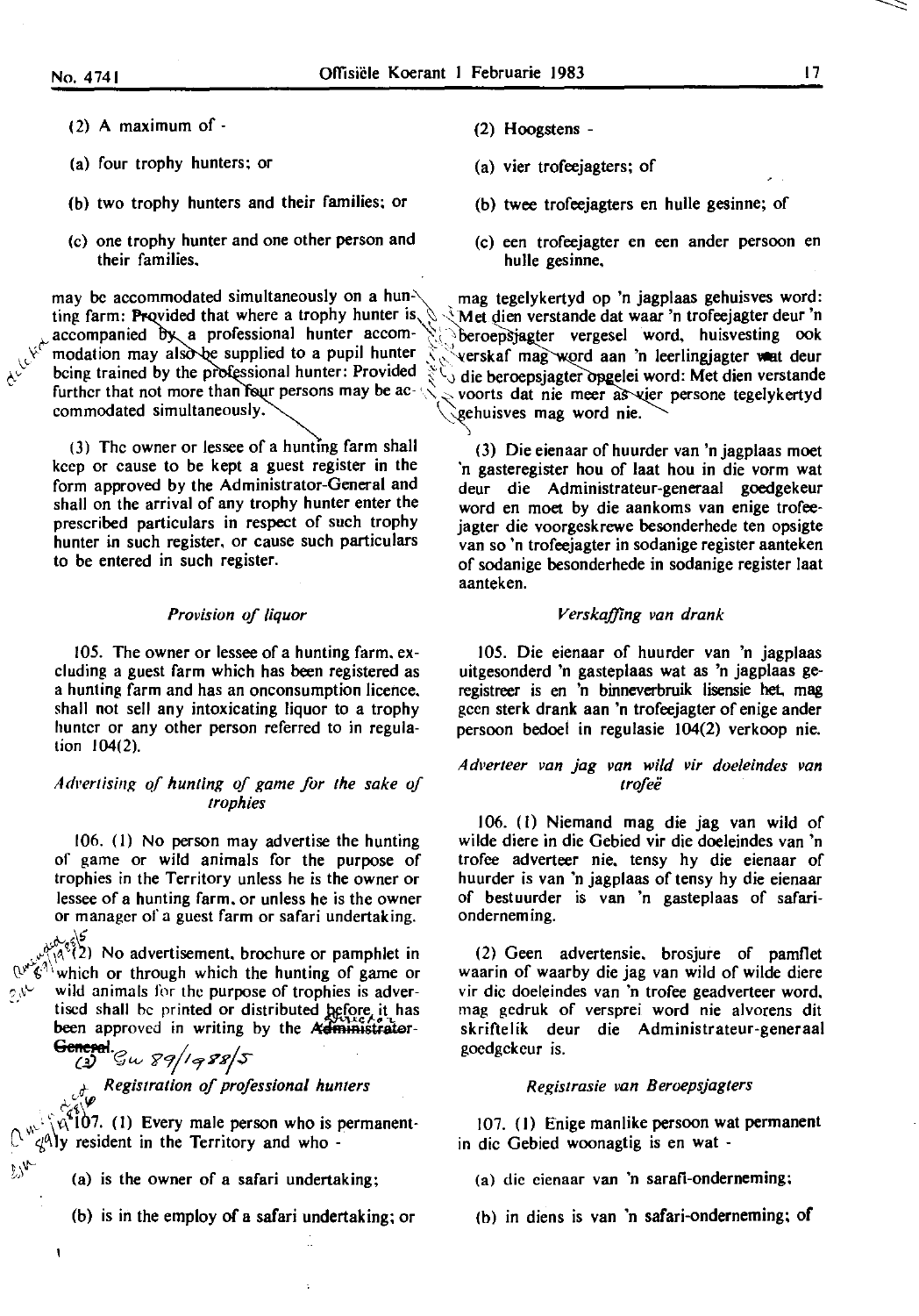(c) is the owner of or is in the full-time employ of a guest farm (but subject to a maximum of two such persons per guest farm),

may apply to the Administrator-General to be registered as a professional hunter.

(2) The Administrator-General may direct one or more nature conservators or other persons who are in its opinion competent, to test the applicant's

- (a) knowledge of game and their anatomy and habits;
- (b) ability to distinguish between the tracks of different types of game;
- (c) ability to track;
- (d) ability to distinguish between the male and female of an animal species;
- (e) ability as a marksman and his knowledge of ballistics and the safe handling of fire-arms;
- (f) ability to stalk game successfully and to put the hunter in a suitable position to shoot it:
- (g) knowledge of at least one of the official languages, his ability to read, speak and write that language, and his knowledge of at least one other language:
- (h) ability to estimate the value of a trophy;
- (i) knowledge of those provisions of the Accommodation Establishments and Tourism Ordinance, 1973 (Ordinance 20 of 1973) applicable to safari undertakings;
- (j) knowledge of those privisions of the Or-· dinance that have a bearing on the hunting of game;
- (k) ability to erect and manage a safari camp;
- -(I) ability to communicate with all classes of people:
- (m) physical fitness:

Bouleva

- (n) knowledge of the Territory and local conditions including stock desease control **measures;**
- knowledge of the handling of trophies:
- ability to measure trophies according to the Madrid formula. Safari Club International and Rowland Ward standards;

(c) die eienaar is of voltyds in diens is van 'n gasteplaas (maar beperk tot hoogstens twee persone aldus in diens per gasteplaas),

kan by die Administrateur-generaal aansoek doen om hom as beroepsjagter te registreer.

(2) Die Administrateur-generaal kan een of meer natuurbewaarders of ander persone wat na sy mcning bcvocg is, aanse om die aansoeker se -

- (a) kcnnis van wild en hul anatomic en gewoontes;
- (b) vermoë om die spore van verskillende wildsoorte van mekaar te onderskei;
- (c) vermoe om spoor te sny;
- (d) vermoe om tussen die manlike en vroulike diere van 'n wildsoort te onderskei;
- (c) vermoe as skut en sy kennis van ballistiek en die veilige hantering van vuurwapens;
- (t) vermoe om wild suksesvol te bekruip en diejagter in 'n geskikte posisie te plaas om dit te skict:
- (g) kennis van ten minstc ecn van die amptelike tale, sy vermoë om daardie taal te lees. praat en skryf en sy kennis van nog ten minste ecn ander taal;
- (h) vermoe om die waarde van 'n trofee te skat:
- (i) kennis van Jaardie bcpalings van die Ordon**nansic op Huisvestinginrigtings en Toerisme**  1973 (Ordonnansie 20 van 1973) wat op safarionderncmings van toepassing is;
- (j) kennis van daardie bepalings van die Ordonnansic wat op die jag van wild betrekking hct:
- (k) vermoë om 'n safarikamp op te rig en te bcstuur;
- (1) vermoë om met mense van alle lae van die **samclcwing te verkeer;**
- (m) liggaamlike fiksheid;
- (n) kennis van die Gebied en plaaslikc omstandighede insluitende vecsiektebeheermaatreëls:
- (o) kennis van die hantcring van trofee:
- (p) vermoë om trofeë volgens die Madridse formule. Safari Club International-. en die Rowland Ward-standaarde tc meet:

'/

/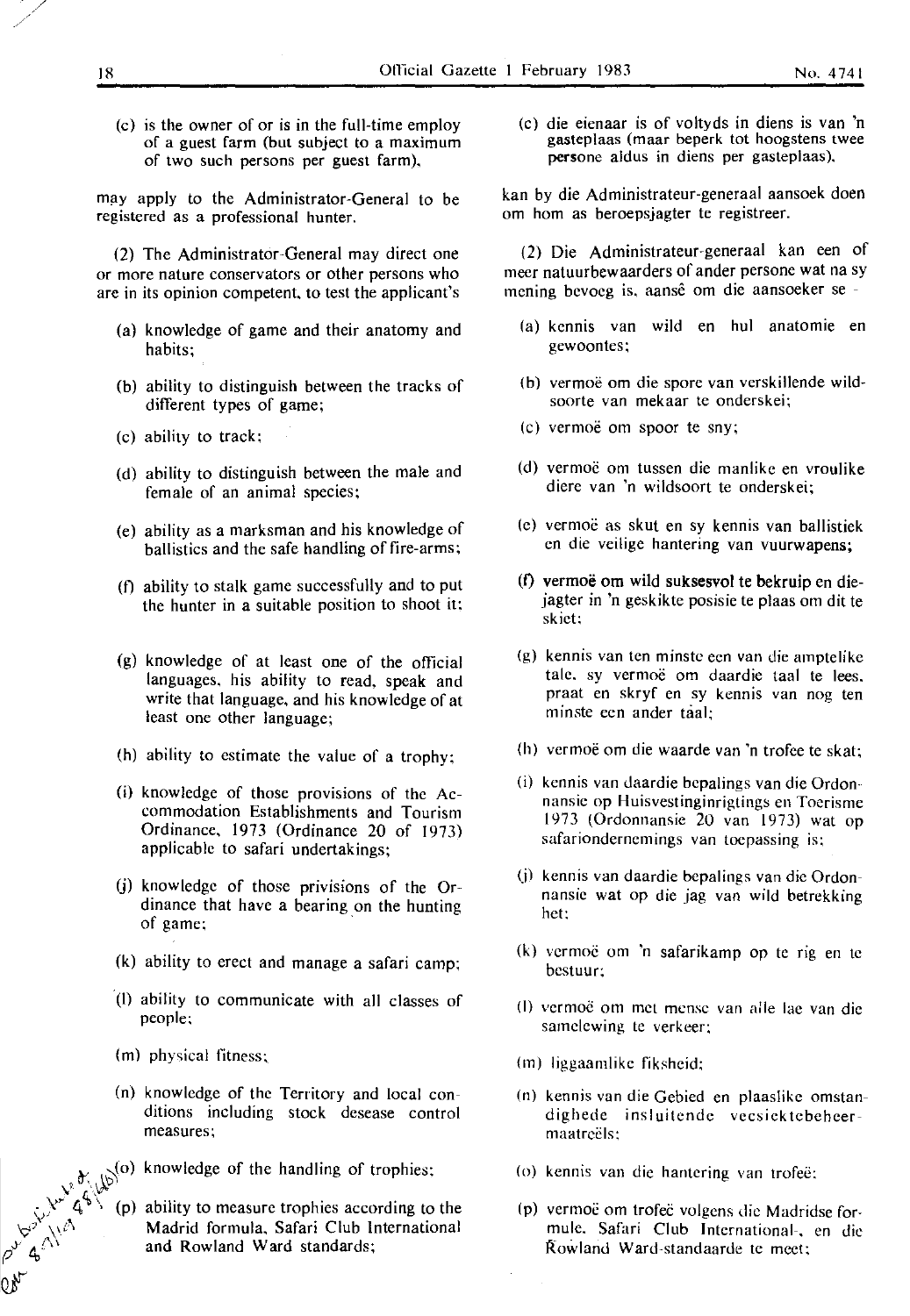$\sqrt{2}$ 

 $\sigma_{\rm eff}^{\rm (He)}$  $\int_{\mathbb{R}^3} e^{i\theta}$  in  $\int_0^{\infty}$  i(q) knowledge of first-aid and ability to apply  $\int_{\mathbb{R}^N}$   $\int_{\mathbb{R}^N}$  such knowledge,

> and his general skill and competence in connection therewith, and report to it in connection therewith.

(3) If the Administrator-General, after consideration of the report referred to in subregulation (2), is satisfied that the applicant is competent to be registered as a professional hunter it shall register him as such: Provided that -

- (a) the Administrator-General may, if it is deemed necessary or expedient. act without such report or without a report regarding any matter mentioned in subregulation (2);
- (b) no person who has been convicted of a contravention of section 26, 27, 28, 30, 32 or *45* of the Ordinance or regulation 109 or 116 of these regulations or a similar provision of the laws of the Republic of South Africa or any other state within the preceding three years, shall be registered as a professional hunter;

(c) a person who has been convicted of  $A$  contravention of section 26, 27, 28, 30, 32 or 45 or the Ordinance or regulation 109 or 116 of these regulations or a similar provision of the laws of the Republic of South Africa or any other state at any other time than within the preceding three years may only with the express approval of the Administrator-General be registered as a professional hunter;

(d) a person whose registration as professional *d-'* '(}hunter has been withd~n in terms of the provisions of regulation 118 may, subject to the provisions of paragraph (b), be re $registered$  as a professional hunter only with the express approval of the Administrator-General.

/

(4) When a person has been registered as a professional hunter in terms of subregulation (3), the Director shall issue such person with a registration certificate which shall indicate by which safari undertaking or guest farm he is employed and his name shall be entered in a register which shall be kept for that purpose.

( 5) Such registration and registration certificate shall be valid for the period from the first day of April in any year until the thirty-first day of (q) kennis van eerstehulp en vermoe om sodanige kennis toe te pas.

en sy algemene vaardigheid en bevoegdheid inverband daarmee te toets. en aan hom verslag te doen in verband daarmee.

( 3) lndien die Administrateur-generaal na oorweging van die verslag bedoel in subregulasie (2) oortuig is dat die aansoeker bevoeg is om as berocpsjagter geregistreer te word. registreer hy hom as sodanig: Met dien verstande dat -·

- (a) die Administrateur-generaal. indien hy dit nodig of dienstig ag. sonder sodanige verslag of sonder 'n verslag oor enige aangeleentheid bedoel in subregulasie (2). kan handel:
- (b) niemand wat binne die voorafgaande 3 jaar skuldig bevind is aan 'n oortreding van artikels 26. 27, 28. 30. 32 of *45* van die Ordonnansie of regulasie 109 of 116 van hierdie regulasies of 'n soortgelyke bepaling van die wette van die Republiek van Suid-Afrika of enige ander staat as beroepsjagter gercgistreer mag word nie;
- (c) iemand wat te enige ander tyd as binne die voorafgaande 3 jaar skuldig bevind is aan 'n oortreding van artikels 26, 27, 28, 30, 32 of *45* van die Ordonnansie of van regulasie I 09 of 116 van heirdie regulasies of van 'n soortgelyke bepaling van die wette van die Republiek van Suid-Afrika of enige ander staat slegs met die uitdruklike goedkeuring van die Administrateur-generaal as bcroepsjagter geregistreer mag wrod;
- (d) icmand wie se registrasie as beroepsjagter ingevolge die bepalings van regulasie 118 ingetrek is, behoudens die bepalings van paragraaf (b) slegs met die uitdruklike gocdkcuring van die Administrateurgcncraal as beroepsjagter herregistreer mag word.

(4) Wanneer temand ingevolge subregulasie  $(3)$ , as 'n beroepsjagter geregistreer is, reik 'die Direkteur aan sodanige persoon 'n registrasiesertifikaat uit wat aandui by watter safarionderneming of gasteplaas hy in diens is en word sy naam in 'n register wat vir die doel bygehou word. aangeteken.

( 5) Sodanige registrasie en registrasiesertifikaat is geldig vir die tydperk van die eerste dag van April in enige jaar tot die een-en-dertigste dag

-....\_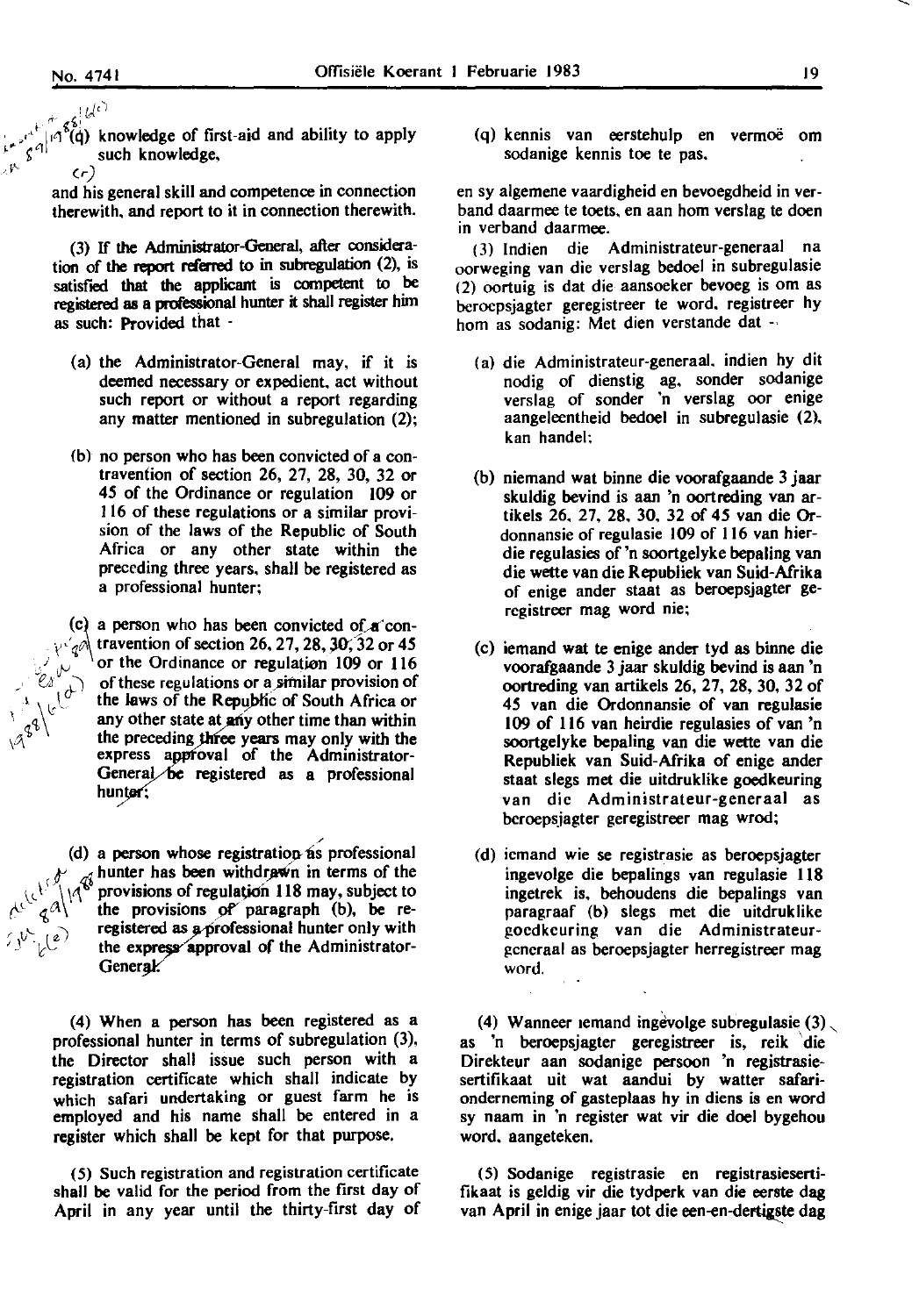March in the succeeding year or. if issued after the first day of April in any year and before the thirtyfirst day of March in the succeeding year, from the day of registration until the said thirty-first day of March.

(6) Subject to the provisions of regulation 117, every professional hunter shall submit a report on the following to the Director at the end of every  $cal$ realender year:

- (a) the number of safaris or hunts led by him during the year;/
- (b) the name and address of every guest who accompanied such safari or hunt;

/

- (c) the date on which each such safari or hunt  $\pi$  (took place and the names of the farms which were hunted on.
- (7} (a) When a professional hunter resigns or is dismissed from the safari undertaking or guest farm where he was employed, he shall inform the Director in writing thereof within 30 days after such resignation or dismissal.
- (b) The owner or manager of a safari undertaking or guest farm shall within seven days after a professional hunter in the employ of such safari undertaking or guest farm resigned or was dismissed, inform the Director in writing of such resignation or dismissal and furnish all the reasons which led to the resignation or dismissal of such professional hunter.

(8) (a) A professional hunder who is not employed by more than one safari under-<br>  $\begin{bmatrix}\n\frac{1}{2} & \frac{1}{2} & \frac{1}{2} \\
\frac{1}{2} & \frac{1}{2} & \frac{1}{2}\n\end{bmatrix}$  taking or guest farm and who so resigned or<br>
use dismissed shall not exerci employed by more than one safari undertaking or guest farm and who so resigned or was dismissed shall not exercise his functions as professional hunter before he has entered the employ of another safari undertaking or has entered the full time employ of another guest farm and has been authorised in writing thereto by the Director.

> (b) Such authorisation shall only be granted if the owner or manager of a safari undertaking or the owner of the guest farm has submitted a certificate to the Director that such professional hunter has so been employed by him.

van Maart in die daaropvolgende jaar. of. indien dit uitgereik word na die eerste dag van April in enige jaar en voor die een-en-dertigste dag van Maart in die daaropvolgende jaar, vanaf die dag van uitreiking tot bedoelde een-en-dertigste dag van Maart.

(6} Behoudens die bepaling van regulasie 117 moct clkc beroepsjagter aan die einde van elke kalenderjaar skriftelik aan die Direkteur verslag doen van -

- (a} hoeveel safari's of jagtogte hy gedurende die jaar gelei het;
- (b) die naam en adres van elkeen van die gaste wat sodanige safari's of jagtogte vergesel het;
- (c) die datum waarop elke sodanige safari of jagtog plaasgevind het en die name van die plase waarop gejag is.
- (7} (a} Wanneer 'n beroepsjagter bedank of ontslaan word by die safari-ondernerning of gasteplaas waar hy in diens is, moet hy die Direkteur skriftelik verwittig binne dertig dae na sodanige bedanking of ontslag.
- (b) Die eienaar of bestuurder van 'n safarionderneming of gasteplaas moet binne sewe dae nadat 'n beroepsjagter wat by sodanige safari-onderneming of gasteplaas in diens was. bedank het of ontslaan is, die Direkteur skriftelik van sodanige bedanking of ontslag in kennis stel en al die redes verstrek wat gelei het tot die bedanking of ontslag van sodanige beroepsjagter.
- (8) (a} 'n Beroepsjagter wat nie by meer as een safari-ondernerning of gasteplaas in diens is nie en wat aldus bedank het of ontslaan is, mag nie sy funksies as beroepsjagter uitoefen nie alvorens hy nie by 'n ander safari-onderneming in diens getree het of by 'n ander gasteplaas voltyds in diens getree het nie. en skriftelik daartoe deur die Direkteur gemagtig is.
- (b) Sodanige magtiging kan slegs verleen word indien die eienaar of bestuurder van 'n safari-onderneming of gasteplaas die Direkteur van 'n sertifikaat voorsien dat hy sodanige beroepsjagter aldus in diens geneem het.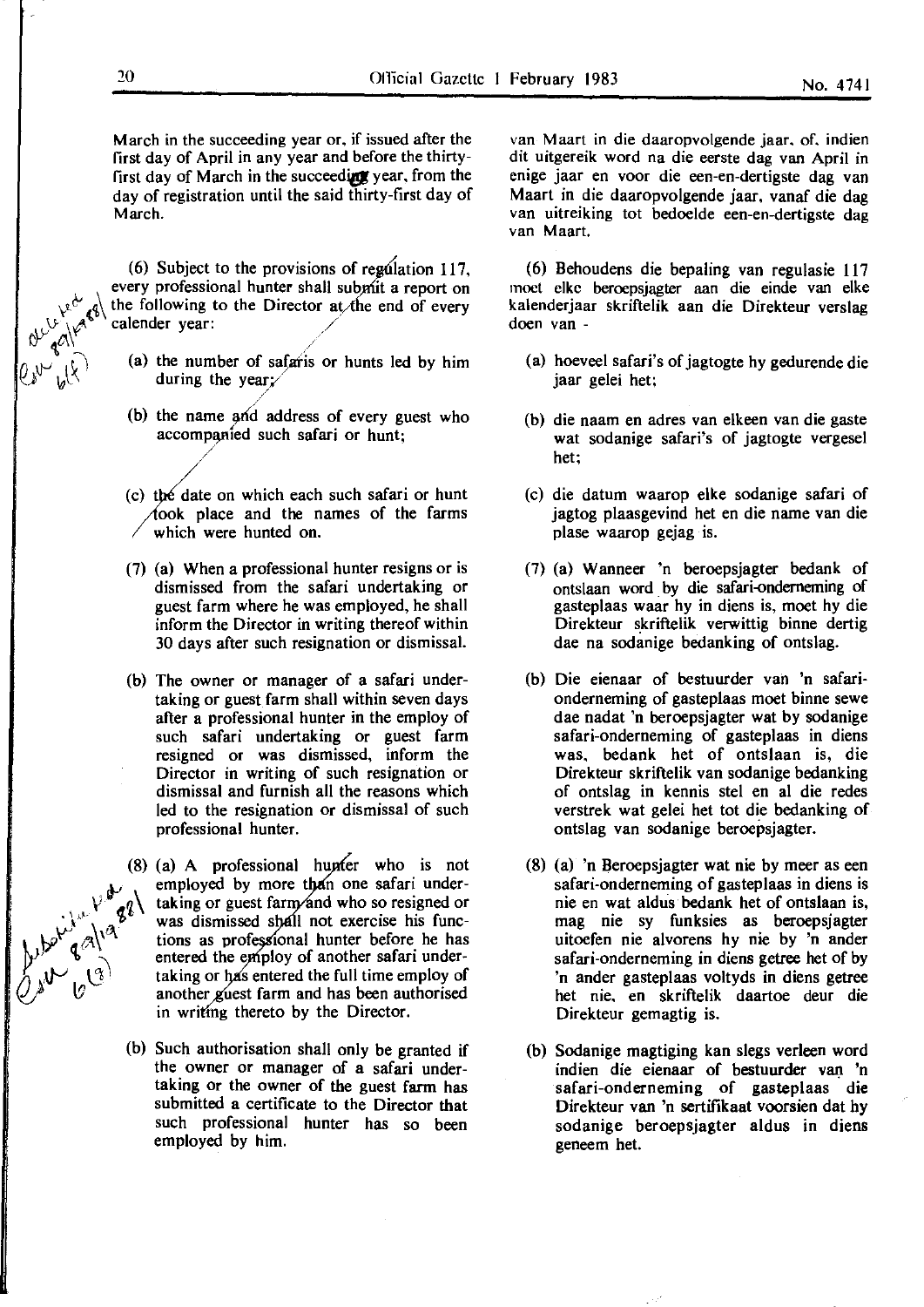- No. 4741 .. · *1ti"*   $\frac{1}{\sqrt{2}}$  if  $\frac{1}{\sqrt{2}}$ 
	- (c) If a professional hunter who is not employed by more than one safari undertaking or guest farm and is not employed by a safari undertaking or is not full-time employed by a guest farm within 60 days after he has thus resigned or been dismissed,

 $\mathcal{L}^{(h)}$ 

his registration shall lapse.<br>(d) cussorted CSU 89/1988;6<sup>(1</sup>)

(9) The Administrator-General may place a restriction on the number of professional hunters which may be registered in the Territory.

## *<sup>&</sup>lt;'* "-' ~~ *Registration as hunting guide*

 $(\sqrt{6})^{\frac{1}{2}}$  (1) The owner or lessee of a hunting or guest farm as well as the wife and any child of such owner of lessee and the manager of such hunting or guest farm may apply to the Administrator-General for registration as a hunting guide: Provided that -

- (a) no such manager may be registered as a hunting guide -
	- (i) unless he is resident on such hunting or guest farm or on one of such hunting or guest farms of which he is the manager;
	- (ii) if he fulfils the function of manager for more than one such owner or lessee;
- (b) no child that  $\int u \, b \, \int u \, e^{i\theta} \, g^{\alpha} \, d\theta$ , (b) /<' : 1.~·· ·'
	- (i) under'the age of 18 years;
	- $(ii)$  hot really resident in the Territory, may be registered as a hunting guide.

(2) The Administrator-General may direct one or more nature conservators or other persons who arc in its opinion competent to test the applicant's

- (a) knowledge of game and its habits;
- (b) ability to track;
- (c) abi!ity to distinguish between the male and female of any animal species;
- (d) knowledge of frrst-aid and ability to apply such knowledge;
- (e) knowledge of the safe handling of fire-arms;

(c) lndien 'n beroepsjagter wat nie by meer as een safari-onderneming of gasteplaas in diens is nie en wat bedank bet of ontslaan is. nie deur 'n safari-onderneming in diens geneem of deur 'n gasteplaas voltyds in diens geneem word nie binne 60 dae nadat hy aldus bedank het of ontslaan is, verval sy registrasie as beroepsjagter.

(9) Die Administratcur-generaal kan 'n beperking plaas op die aantal beroepsjagters wat in die gebied reregistreer mag word.

#### *Registrasie van Jaggids*

108. (I) Die eienaar of huurder van 'n jag- of gasteplaas. asook die gade en enige kind van sodanige eienaar of huurder. en die bestuurder van sodanige jag- of gasteplaas, kan by die Administratcur-generaal aansoek doen om as jaggids gercgistrecr te wrod: Met dien verstande dat -

- (a) geen sodanige bestuurder as jaggids geregistreer mag word nie -
	- (i) tensy hy op sodanige jag- of gasteplaas of op een van sodanige jag- of gasteplase waarvan hy bestuurder is. woon;
	- (ii) indien hy by meer as een sodanige eienaar of huurder die funksie van bestuurder vervul;
- (b) geen kind wat -
	- ( i) onder die ouderdom van 18 jaar is; of
	- (ii) nie werklik in die Gebied woonagtig is nie. as jaggids geregistreer mag word nie.

(2) Die Administrateur-generaal kan een of mcer natuurbewaarders of ander persone wat hy as bevoeg beskou aansê om die aansoeker se -

- (a) kennis van wild en hul gewoontes;
- (b) vermoë om spoor te sny;
- (c) vermoe om tussen die manlike en vroulike diere van 'n wildsoort te onderskei;
- (d) kennis van eerstehulp en vermoe om sodanige kenhis toe te pas;
- (e) kennis van die veilige bantering van vuurwapens;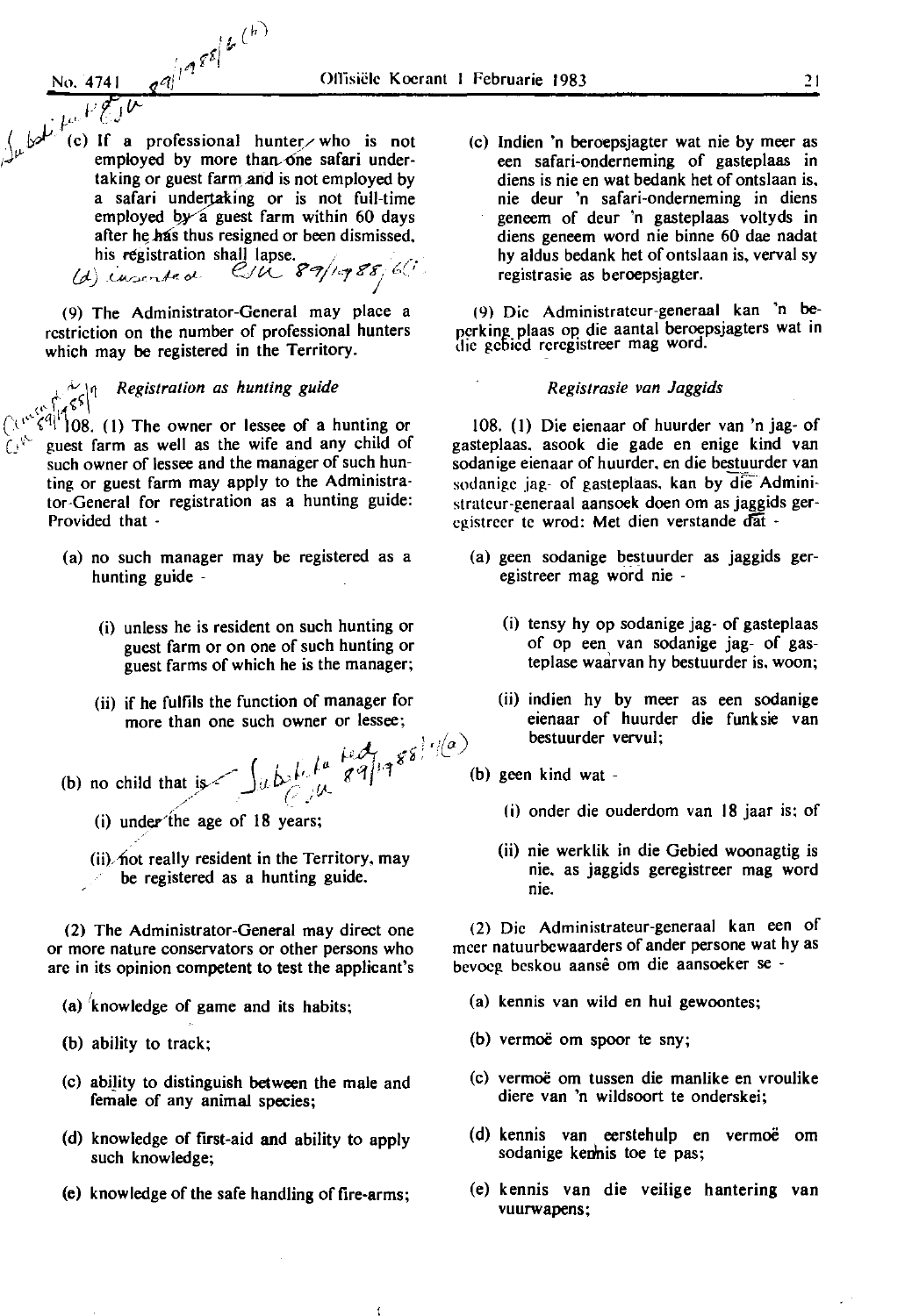- (0 ability to stalk game successfully and to put the hunter in a suitable position to shoot it;
- (g) knowledge of at least two languages, one of which must be Afrikaans, English or Ger**man;**
- (h) ability to estimate the value of trophies;
- (i) knowledge of those provisions of the Ordinance and the regulations promulgated in terms thereof that have a bearing on the hunting of game;
- (j) knowledge of the handling of trophies;
- (k) knowledge of stock disease control measures:
- $\mathscr{A}$ ability to measure trophies according to the Safari Club International or Rowland Ward standards:
	- $(m)$  ability as marksman on game,

and his general skill and competence in connection therewith. and report to it in connection therewith.

(3) If the Administrator-General, after consideration of the report mentioned in subregulation (2), is satisfied that the applicant is competent to be registered as a hunting guide, it shall register him as such: Provided that -

- (a) the Administrator-General may. of it is deemed necessary or expedient. act without such report or without a report regarding any matter referred to in subregulation (2);
- (b) no person who has been convicted of a contravention of section 26, 27, 28, 30, 32 or 45 of the Ordinance or regulation 109 or 116 of these regulations or a similar provision of the laws of the Republic of South Africa or any other state within the preceding three years, shall be registered as a hunting guide;

*/*   $(c)$  a person who has been convicted of a conin rio of travention of section 26, 27, 28, 30, 32 or 45<br>of the Ordinance or regulation 109 or 116<br>of these regulations or a similar provision of the laws of the Republic of South Africa or any other state at any other time than within the preceding three years, shall only with the express approval of the Administrator-General be registered as a hunting guide;

- (0 vermoe om wild suksesvol te bekruip en die jagter in 'n geskikte posisie te plaas om dit te skiet;
- (g) kennis van minstens twee tale waarvan minstens een Afrikaans, Engels of Duits moet wees;
- (h) vermoë om die waarde van trofeë te skat;
- (i) kcnnis van daardie bepalings van die Ordonnansie en die regulasies daarkragtens afgckondig wat op die jag van wild betrekking. het;
- (i) kennis van die hantering van trofeë;
- (k) kennis van veesiektebeheermaatreels;
- (I) vermoe om trofee volgens die Safari Club International-. of Rowland Ward-standaarde te meet:
- (m) vermoe as skut op wild,

en sy algemene vaardigheid en bevoegdheid in verband daarmee te toets, en aan hom verslag te doen in verband daarmee.

(3) Indien die Administrateur-generaal na oorweg-<br>ing van die verslag bedoel in subregulasie (2), oortuig is dat die aansoeker bevoeg is om das jaggids geregistreer tc word. registreer hy hom as sodanig: Met dien verstande dat -

- (a) die Administrateur-generaal. indien hy dit nodig of dienstig ag. sonder sodanige verslag of sonder verslag oor enige aangeleentheid bedoel in subregulasie (2). kan handel;
- (b) niemand wat binne die voorafgaande 3 jaar skuldig bevind is aan 'n oortreding van artikels 26, 27, 28, 30, 32 of 45 van die Ordonnansie of regulasie 109 of 116 van hierdie regulasies of 'n soortgelyke bepaling van die wette van die Republiek van Suid-Afrika of enige staat as jaggids geregistreer mag word nie;
- (c) iemand wat ten enige ander tyd as binne die voorafgaande 3 jaar skuldig bevind is aan 'n oortreding van artikels 26, 27, 28, 30, 32 of 4 *5* van die Ordonnansie of van regulasie 109 of 116 van heirdie regulasies of van 'n soortgelyke bepaling van die wette van die Republiek van Suid-Afrika of enige ander staat slegs met die uitdruklike goedkeuring van die Administrateur-generaal as jaggids geregistreer mag word;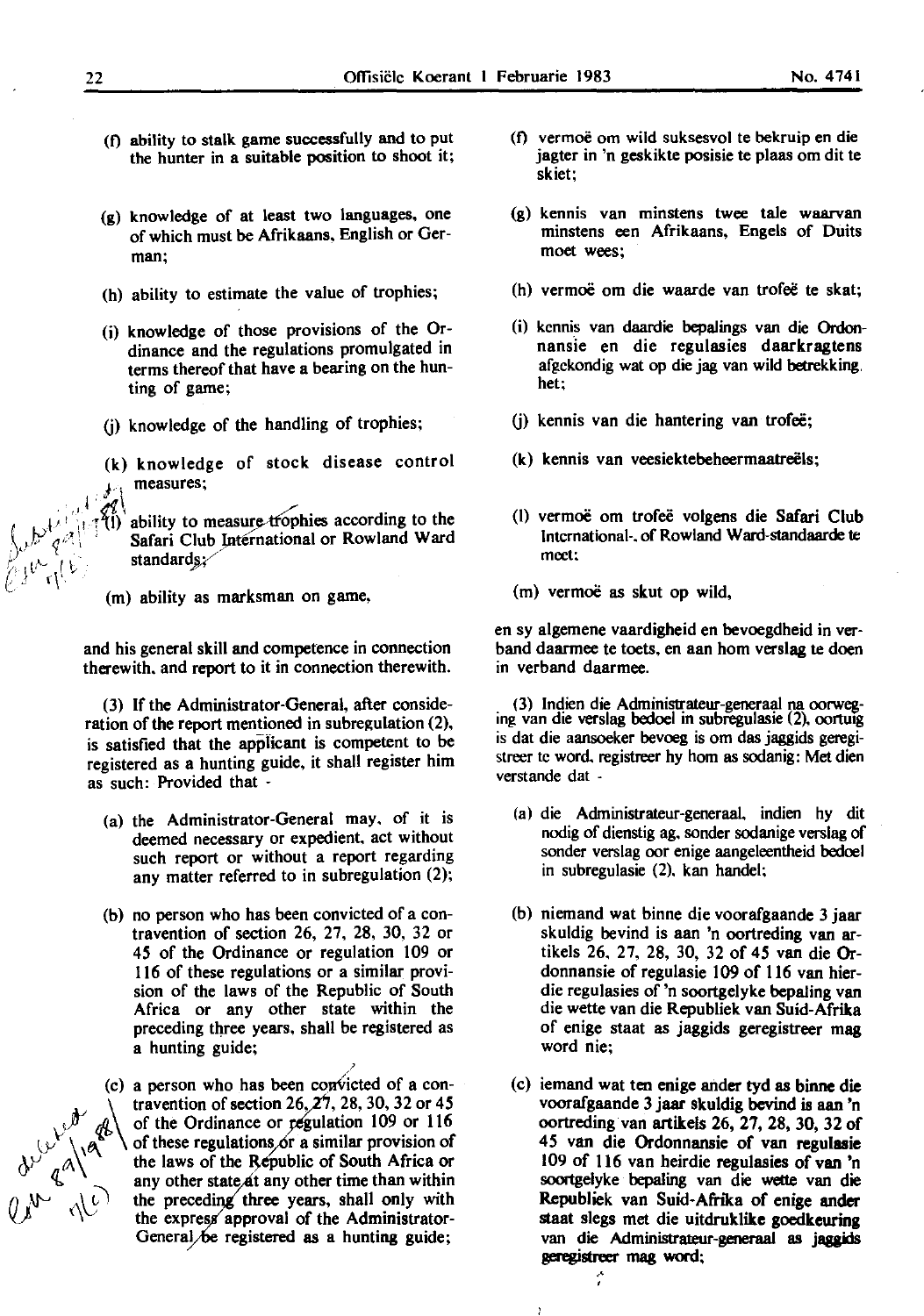$A \stackrel{\text{def}}{=} (A)$ 

(d) a person whose registration as a hunting guide was withdrawn in terms of the provisions of regulation 118. may. subject to the provisions of paragraph  $(b)$  be reregistered as a hunting guide only with the express *Approval* of the Council of Minister's.

 $\eta^{(c)}$ 

(4) When a person has been registered in terms of subregulation (3) as a hunting guide the Director shall issue such person with a registration certificate and his name shall be entered in a register kept for this purpose.

- (5) Such register and registration certificate -
- (a) shall be valid for the period from the first day of April in any year until the thirty-first day of March in the succeeding year or. if issued after the first day of April in any year and before the thirty-first day of March in the succeeding year, from the day of registration until the said thirty-first day of March;
- (b) shall lapse as soon as the hunting guide no longer qualifies in terms of subregulation (1)<br>looking to be registered as a hunting guide.

بنا رجيلها (6) The powers of a bunting guide shall be  $\binom{1}{k}$  limited to the hunting or guest farm in respect of which he is registered as a hunting guide and, with  $\mathcal{L}$ .  $\mathcal{L}$  as a hunting guide and, with left  $\mathcal{L}$ . )the written approval of the Director, to a max- $\mathcal{L}[\phi]$  imum of two other hunting farms.<br> $\mathcal{L}[\phi]$  imum of two other hunting farms.

108A Juseph de Ca 89/1988/8<br>Ligib<sup>r</sup>ation of Master Hunting Csuide *c Accomm ation of trophy hunter* 

109. Subject to the provisions of regulation 112 no person may accommodate a trophy hunter for the purposes of trophy hunting unless the place where such trophy hunter is accommodated is registered in terms of the Accommodation and Tourism Ordinance, 1973 (Ordinance 20 of 1973) as an accommodation establishment, or registered as a hunting farm in terms of these regulations.

i

 $_{\dot{\sigma}}$   $_{\dot{\sigma}}$   $_{\dot{\sigma}}$ <sup>{'</sup> *Transport of trophy hunters*  $n_0$ <sup>c</sup><sub>1</sub> $\frac{1}{10^{6}}$  a<sup>6b</sup>1

 $\mathbb{R}^{w}$  (4<sup>c</sup>) 110. No person except a professional hunter,  $\mathcal{F}_{\mathbf{u}}$ . hunting guide or public transport service may transport a trophy hunter in the Territory for the purpose of trophy hunting: Provided that the wife or child of a hunting guide or professional hunter may transport trophy hunters to and from the hunting farm if he or she is in possession of the **necessary driver's licence.** ·

(d) iemand wie se registrasie as jaggids ingevolge die bepalings van regulasie 118 ingetrek is. behoudens die bepalings van paragraaf (b). slegs met die uitdruklike goedkeuring van die Administrateur-generaal as jaggids herregistreer mag word.

(4) Wanneer iemand ingevolge subregulasie (3) as 'n jaggids geregistreer is. reik die Direkteur aan sodanige persoon 'n registrasiesertifikaat uit en word sy naam in 'n register wat vir die doel bygehou word. aangeteken.

(5) Sodanige registrasie en registrasiescrtifikaat -

- (a) is geldig vir die tydperk van die eerste dag van April in enige jaar tot die een-endertigste dag van Maart in die daaropvolgende jaar. of, indien dit uitgereik word na die eerste dag van April in enige jaar en voor die een-en-dertigste dag van Maart in die daaropvolgende jaar, vanaf die dag van registrasie tot bedoelde een-en-dertigste dag van Maart:
- (b) verval sodra die jaggids nie meer ingevolge subregulasie (I) kwalifiseer om as jaggids geregistreer te word nie.

(6) 'n Jaggids se bevoegdhede is beperk tot die jag- of gasteplaas .ten opsigte waarvan hy as jaggids geregistreer is en. met die skriftelike goedkeuring van die Direkteur, tot hoogstens twee

#### *Huisvesting van Trofeejagter*

109. Behoudens die bepalings van regulasie 112 mag niemand 'n trofeejagter vir die doeleindes van trofeejag huisves nie, tensy die plek waar sodanige trofeejagter gehuisves word, ingevolge die Ordonnansie op Huisvestingsinrigtings en Toerisme. 1973 (Ordonnansie 20 van 1973) as 'n huisvestingsinrigting, of ingevolge hierdie regulasies as 'n jagplaas geregistreer is.

#### *V ervoer van Trofeejagters*

I 110. Niemand behalwe 'n beroepsjagter, jaggids of openbare vervoerdiens mag 'n trofeejagter vir die doeleindes van trofeejag in die Gebied vervoer nie: Met dien verstande dat die eggenote of kind van 'n jaggids of beroepsjagter 'n trofeejagter van en na die jagplaas mag vervoer, mits hulle oor die nodige . bestuurderslisensie beskik.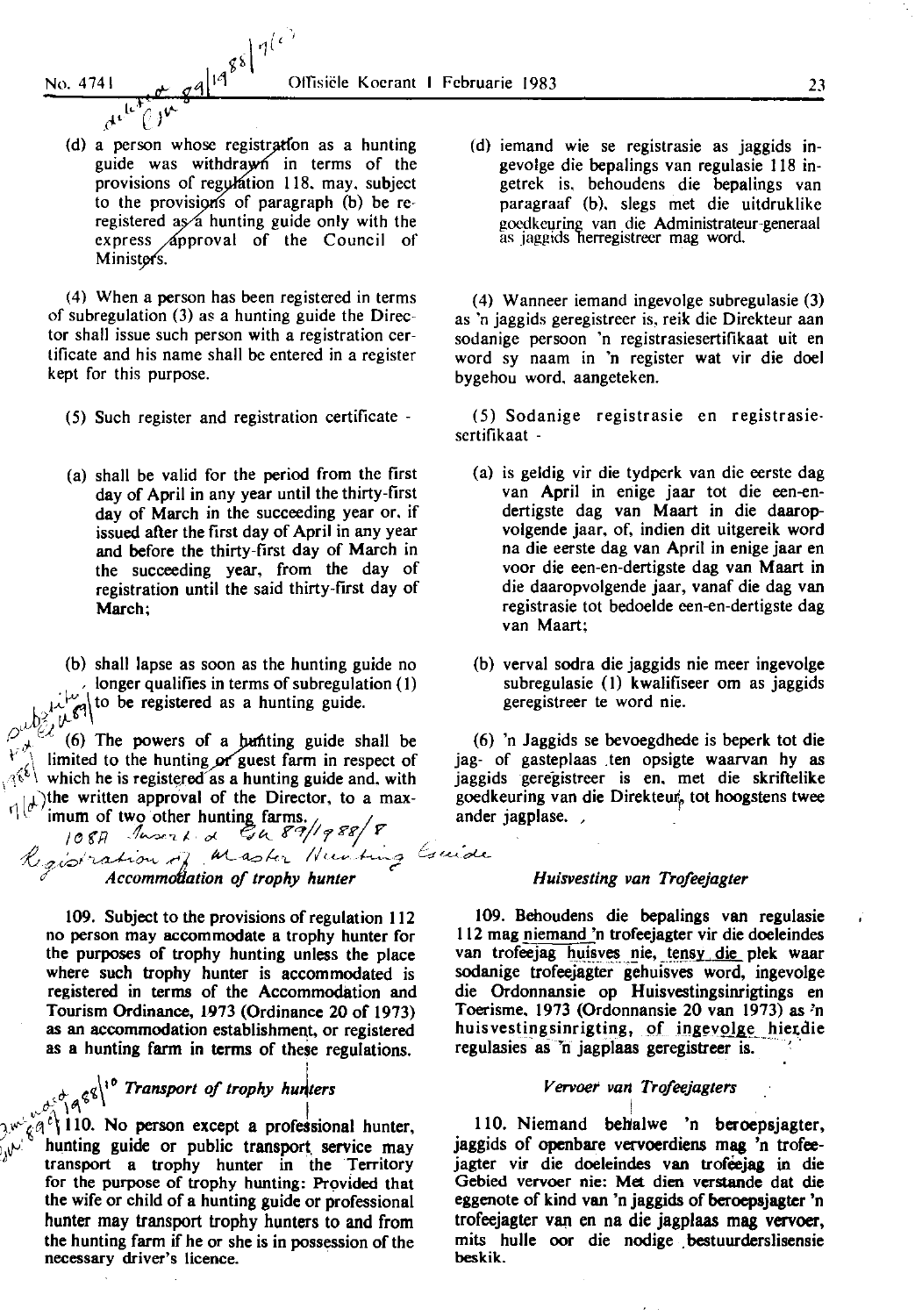*,})* ~~\" *professional hunter or hunting guide* 

*Trophy hunter shall be accompanied by*<br>  $\mathcal{P}^{\text{out}}$   $\mathcal{P}^{\text{out}}$   $\mathcal{P}^{\text{out}}$  *professional hunter or hunting guide*<br>  $\mathcal{P}^{\text{out}}$   $\mathcal{P}^{\text{out}}$   $\mathcal{P}^{\text{out}}$   $\mathcal{P}^{\text{out}}$  animals unless. 111. No trophy hunter may hunt game or wild animals unless he is accompanied by a professional hunter or hunting guide.

#### *Relative of trophy hunter*

112. Notwithstanding anything to the contrary in these regulations but subject to the provisions of the Ordinance. a trophy hunter may be accommodated and transported by his relative and may hunt game or wild animals for the sake of trophies on a farm of which such relative is the owner or lessee: Provided that -

- (a) such trophy hunter shall. when on a hunt, be accompanied by such relative or the parent or child above the age of 18 years of such relative, or by a responsible employee of such relative, who resides permanently on such land;
- (b) not more than two such relatives may hunt game or wild animals for the sake of trophies on such land during one year;
- (c) such relative shall have the necessary permit to hunt for the sake of trophies.

#### *Vehicles*

113. Vehicles used for or in relation to the transport of trophy hunters shall be suitable for the routes which are followed.

#### $\mu_{\mathcal{A}} \in \mathcal{A}^{\{1\}^2}$  Hunting of game and wild animals

- $\frac{d^{10}}{dx^{10}}$  114. (1) (a) No person shall hunt game or wild  $\mathcal{H}^{\mathcal{W}}$   $\mathcal{H}^{\mathcal{U}}$  animals or permit them to be hunted for  $\tilde{\rho}_{\lambda}$ <sup>V</sup> the sake of trophies on land which has not been registered as a hunting farm unless such game or wild animals are hunted under the supervision of a professional hunter.
	- (b) A professional hunter or hunting guide shall not allow a trophy hunter to hunt any game or wild animal for the sake of trophies. with the exception of problem animals and such game as may be hunted under a permit granted in terms of section 36 of the Ordinance.

#### *Trqfeejagter moet vergesel wees deur beroepsjagter of jaggids*

Ill. Geen trofeejagter mag wild of wilde diere jag nie tensy hy vergesel word deur 'n beroepsjagter of jaggids.

#### *Bloedverwant van trofeejagter*

112. Ondanks andersluidende bepalings in bierdie regulasies maar behoudens die bepalings van die Ordonnansie mag 'n trofeejagter deur sy bloedverwant gehuisves en vervoer word en mag hy wild of wilde diere ter wille van trofee op 'n plaas waarvan sodanige bloedverwant die eienaar of huurder is. jag: Met dien verstande dat -

- (a) sodanige trofeejagter wanneer by op jag gaan vergesel moet word deur sodanige bloedverwant of die ouer of kind bo die ouderdom van 18 jaar van sodanige bloedverwant of 'n verantwoordelike werknemer van sodanige bloedverwant wat permanent op sodanige grond woon;
- (b) nie meer as twee sodanige bloedverwante in een jaar op sodanige grond wild of wilde diere vir die doeleindes van trofeë mag jag **nie;**
- (c) sodanige bloedverwant oor die nodige permit om vir trofee te jag, beskik.

#### *Voertuie*

113. V oertuie wat gebruik word vir of by die vervoer van trofeejagters moet geskik wees vir die roetes wat gevolg word.

#### *Jag van wild en wi/de diere*

- 114. {I) {a) Niemand mag wild of wilde diere vir die doeleindes van trofeë jag of toelaat dat dit gejag word op grond wat nie as 'n jagplaas geregistreer is nie, tensy sodanige wild of wilde dier gejag word onder toesig van 'n beroepsjagter.
- (b) 'n Beroepsjagter of jaggids mag nie toelaat dat 'n trofeejagter enige wild of wilde dier, met uitsondering van probleemdiere en wild wat kragtens 'n permit verleen ingevolge artikel 36 van die Ordonnansie gejag mag word, ter wille van trofeë jag nie.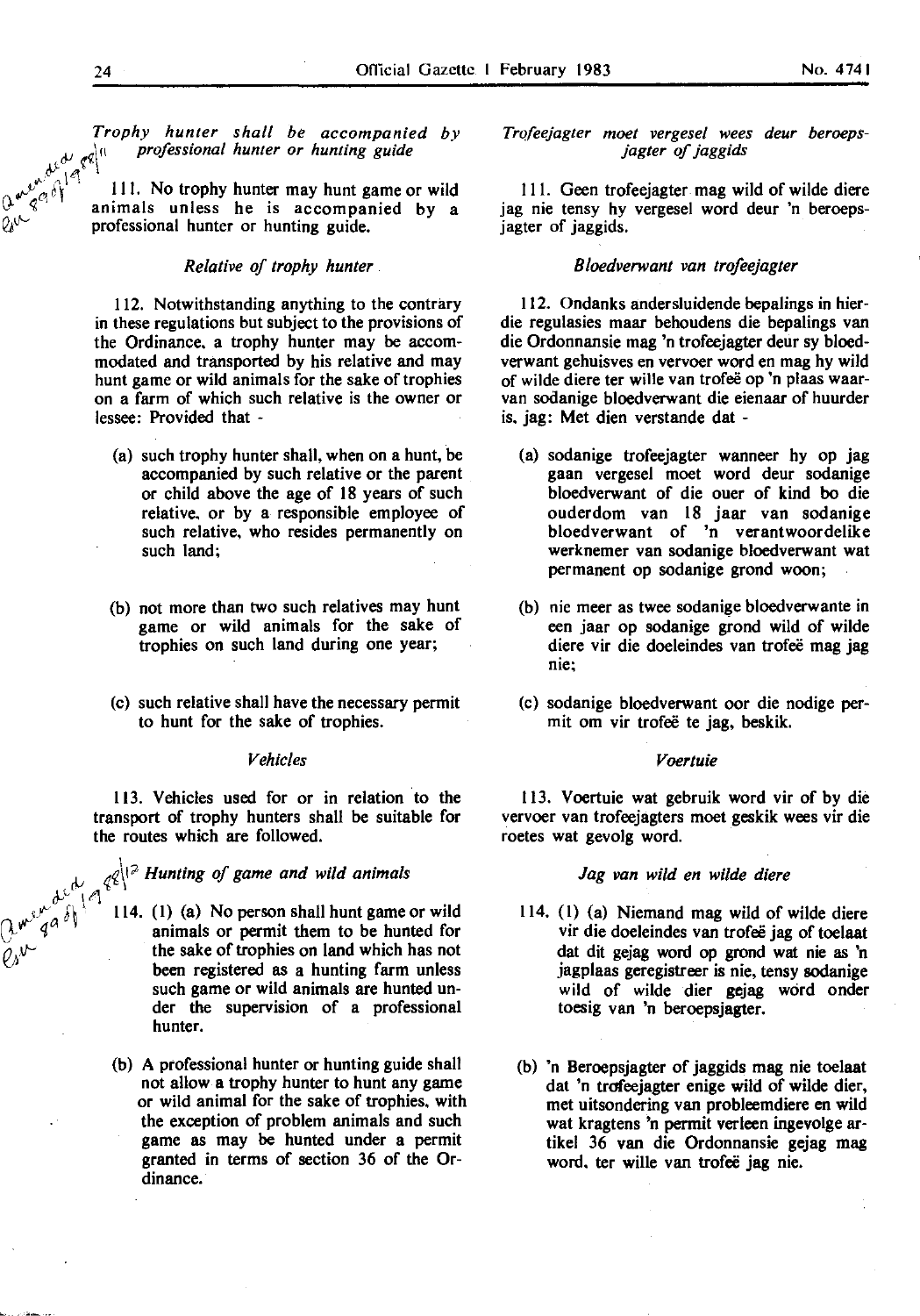(2) A professional hunter may train a person who is in his full-time employ as a professional hunter and take such trainee along on hunting trips: Provided that such trainee hunter shall not be considered a professional hunter for the purposes of these regulations: Provided further that such professional hunter, when he employs such trainee hunter or commences to train such person. shall notify the Director immediately of the name. age. nationality and residential address of such person.

(3) Subject to the provisions of subregulation (2) no professional hunter or hunting guide shall during a hunt be accompanied by more than 5 persons. which number shall include trackers and skinners and no more than two trophy hunters.

(4) Subject to the provisions of these regulations no person may undertake two hunts simultaneously on the same hunting farm unless such hunting farm is larger than 7 000 hectares and the Director has granted his written permission thereto beforehand: Provided that no more than two hunts may be undertaken simultaneously on any hunting farm larger than 7 000 hectares.

(5) No professional hunter or hunting guide shall accompany or convey a trophy hunter and no trophy hunter shall go on a hunt unless such professional hunter or hunting guide and such trophy hunter are fully insured against personal liability for at least R200 000.00 which insurance shall be submitted to the Director for his perusal.

## *Trophy permits and permit fees*  $\frac{1}{1^3}$  (I) Permits to hunt game or wild animals

for the sake of trophies, are only issued to professional hunters or hunting guides who have applied in writing on behalf of trophy hunters, or persons authorised in writing thereto by such professional hunters or hunting guides and who have applied in writing therefore: Provided that a hunting guide may take out only permits granting authorisation to hunt game or wild animals for trophy purposes -

- (a) on the hunting farm in respect of which he has been registered as a hunting guide;
- (b) on any other hunting farm. provided that the owner of the said other hunting farm has authorised him in writing to take out such permits.

(2) 'n Beroepsjagter kan 'n persoon wat in sy voltydse diens staan. oplei as beroepsjagter en sodanige leerling saanmeem op jagtogte: Met dien verstande dat sodanige leerlingjagter nie vir die doclcindes van hierdie regulasies geag word beroepsjagter te wees nie: Met dien verstande voorts dat sodanige beroepsjagter wanneer by sodanige leerlingiagter in diens neem of begin oplei die Direkteur onverwyld in kennis moet stel daarvan en die naam. ouderdom, nasionaliteit en woonadres van so 'n persoon aan die Direkteur moet verstrekt:

(3) Behoudens die bepalings van subregulasie (2) mag geen beroepsjagter of jaggids tydens 'n jagtog vergesel word deur meer as 5 persone nie, welke persone spoorsnyers en slagters en hoogstens twee trofeejagters mag insluit.

(4) Behoudens die bepalings van hierdie regulasies mag niemand twee jagtogte tegelykertyd op dieselfde jagplaas onderneem nie tensy sodanige plaas groter as 7 000 hektaar is en die Direkteur vooraf skriftelik daartoe verlof verleen het: Met dien verstande dat hoogstens twee jagtogte tegelykertyd mag plaasvind op enige jagplaas wat groter is as 7 000 hektaar.

(5) Geen beroepsjagter of jaggids mag 'n trofeejagter vergesel of vervoer nie en geen trofeejagter mag op jag gaan tensy sodanige beroepsjagter of jaggids en sodanige trofeejagter ten volle verseker is teen persoonlike aanspreeklikheid vir minstens R200 000,00. welke versekering ter insae aan die Direkteur voorgele moet word.

#### *Trofeepermitte* ~n *permitgelde*

115. (I) Permitte om wild of wilde diere vir die doeleindes van 'n trofee te jag word slegs uitgereik aan beroepsjagters of jaggidse wat namens trofeejagters skriftelik daarom aansoek doen of persone wat skriftelik daartoe gemagtig is deur 'n beroepsjagter of jaggids en wat skriftelik daarom aansoek doen: Met dien verstande dat $\Diamond$ n jaggids slegs permitte mag uitneem wat magtiging verleen om wild of wilde diere vir die doeleindes van trofee te jag -

- (a) op die jagplase ten opsigte waarvan hy as jaggids geregistreer is;
- (b) op enige ander jagplaas, mits die eienaar van bedoelde ander jagplaas hom skriftelik gemagtig het om sodanige permitte uit te neem en sodanige magtiging aan die Direkteur voorgelê is.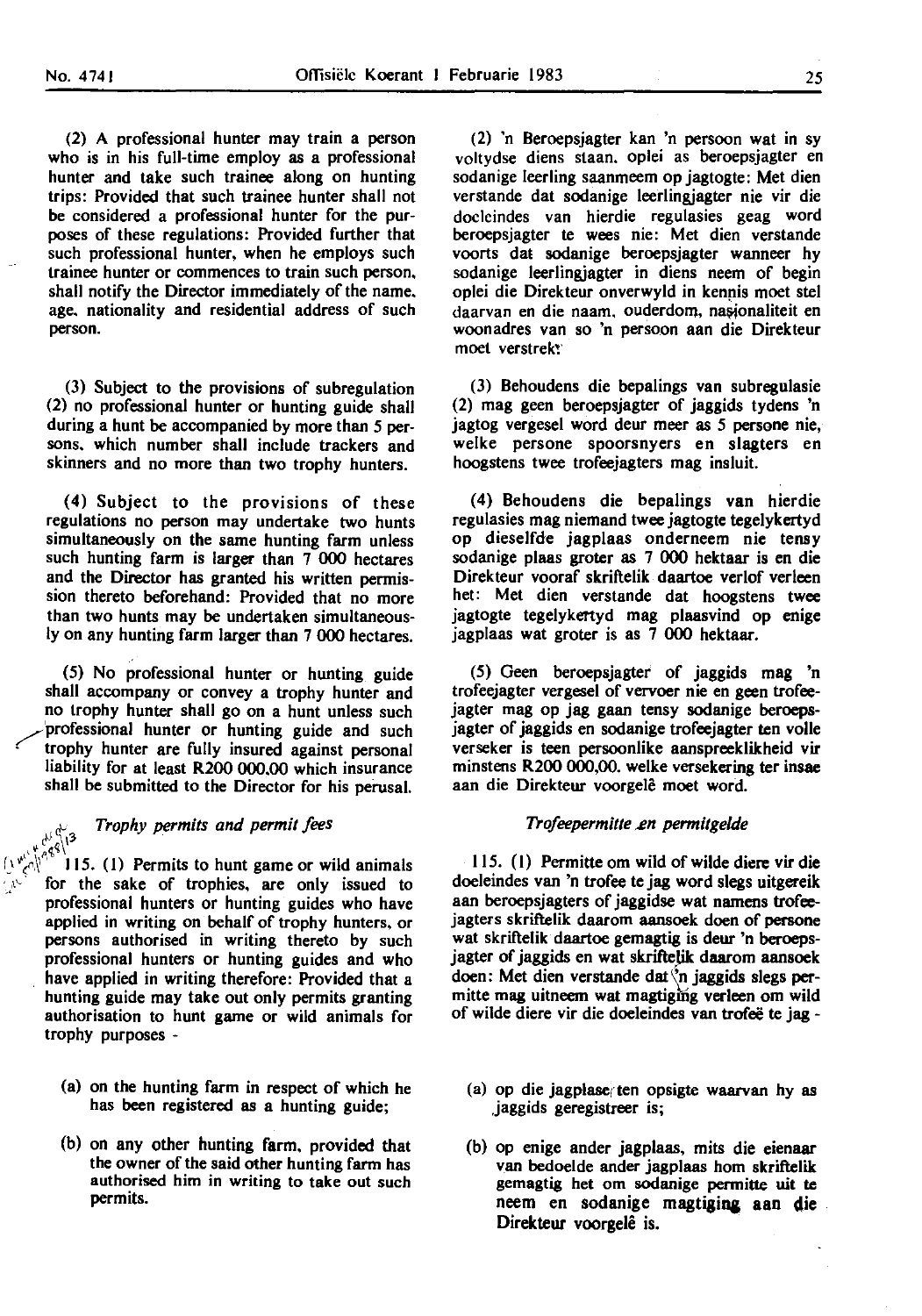- Jerv. Gk Ag49/83  $(2)$  The permit fees shall be -
	- (a)  $R5,00$  per hartebeest or any other species of game or wild animal larger than a hartebeest, for the first animal:
	- (b)  $R10,00$  per hartebeest of any other species of game or wild *phimal larger than a* hartebeest, for the second animal;
	- (c) R2.50 per animal for any species of game or wild animal smaller than a hartebeest, for the first animal;
	- (d)  $R\frac{5}{90}$  per animal for any species of game or wild animal smaller than a hartebeest, for the second animal:

Provided that no permit fees shall be leviable in respect of problem animals.

(3) Trophy permits shall not be transferable.

*Closed season for the hunting of game or wild animals for the sake of trophies* 

116. No game or wild animals shall be hunted for the sake of trophies during the months of December and January.

*Returns to be submitted* 

) 17. (I) At the end of November of every calender year every professional hunter and hunting guide shall submit a written return to the Director in which the following is stated:

- (a) The number of each species of game or wild, animal hunted under his supervision during that year for the sake of trophies;
- (b) by whom they were hunted;
- (c) which species of animal of trophy quality are available on the hunting or guest farm concerned or on the particular farms on which the professional hunter hunts;
- (d) which trophies were in the Rowland Ward class;
- (e) all trophy measurements measured according to the Safari Club International standard.  $\bigcup$

 $(2)$  Every professional hunter or hunting guide who wilfully furnishes incorrect information in such return or fails to furnish any information referred to in this regulation shall be guilty of an offence.

- (2) Die permitgeld bedra -
- / (a)  $R5,00$  per hartebees of vir elke wild of wilde dier groter as 'n hartebees, ten opsigte van die eerste dier:
- (b) R10.00 per hartebees of vir elke wild of wilde dier groter as 'n *Martebees*, ten opsigte van die tweede dier.
- (c) R2.50 vir elke wild of wilde dier kleiner as 'n hartebees, ten opsigte van die eerste dier;
- (d)  $R5.00$  vir elke wild of wilde dier kleiner as 'n hartebees ten opsigte van die tweede dier:

Met dien verstande dat geen permitgelde gehef word ten opsigte van probleemdiere nie.

(3) Trofeepermitte is nie oordraagbaar nie.

#### *Ges/ote tyd vir jag van wild of wilde diere vir doe/eindes van 'n trofee*

116. Geen wild of wilde diere mag gejag word vir die doeleindes van 'n trofee in die maande Desember of Januarie nie.

#### *Opgawes verstrek te word*

117. (I) Aan die einde van November van elke kalenderjaar moet elke beroepsjagter en elke jaggids 'n skriftelike opgawe verstrek aan die Direkteur waarin gemeld word:

- (a) Die hoeveelheid van elke soort wild of wilde dier wat in daardie jaar onder sy toesig vir die doeleindes van 'n trofee gejag is;
- (b) deur wie dit gejag is;

'•

- . ' (c) welke diersoorte van trofeegehalte vir die daaropvolgende kalenderjaar op die *<sup>d</sup>*·· betrokke jag- of gasteplaas of op die besondere plase waarop die beroepsjagter jag. beskikbaar is;
- (d) welke trofee binne.die Rowland Ward klas was:
- (e) aile trofeemates, gemeet volgens die Safari Club International-standaard.

(2) Elke beroepsjagter of jaggids wat opsetlik inligting wat onjuis is in sodanige opgawe verstrek of versuim om enige inligting bedoel in hierdie regulasie te verstrek, is skuldig aan 'n misdryf.

 $\checkmark$ i